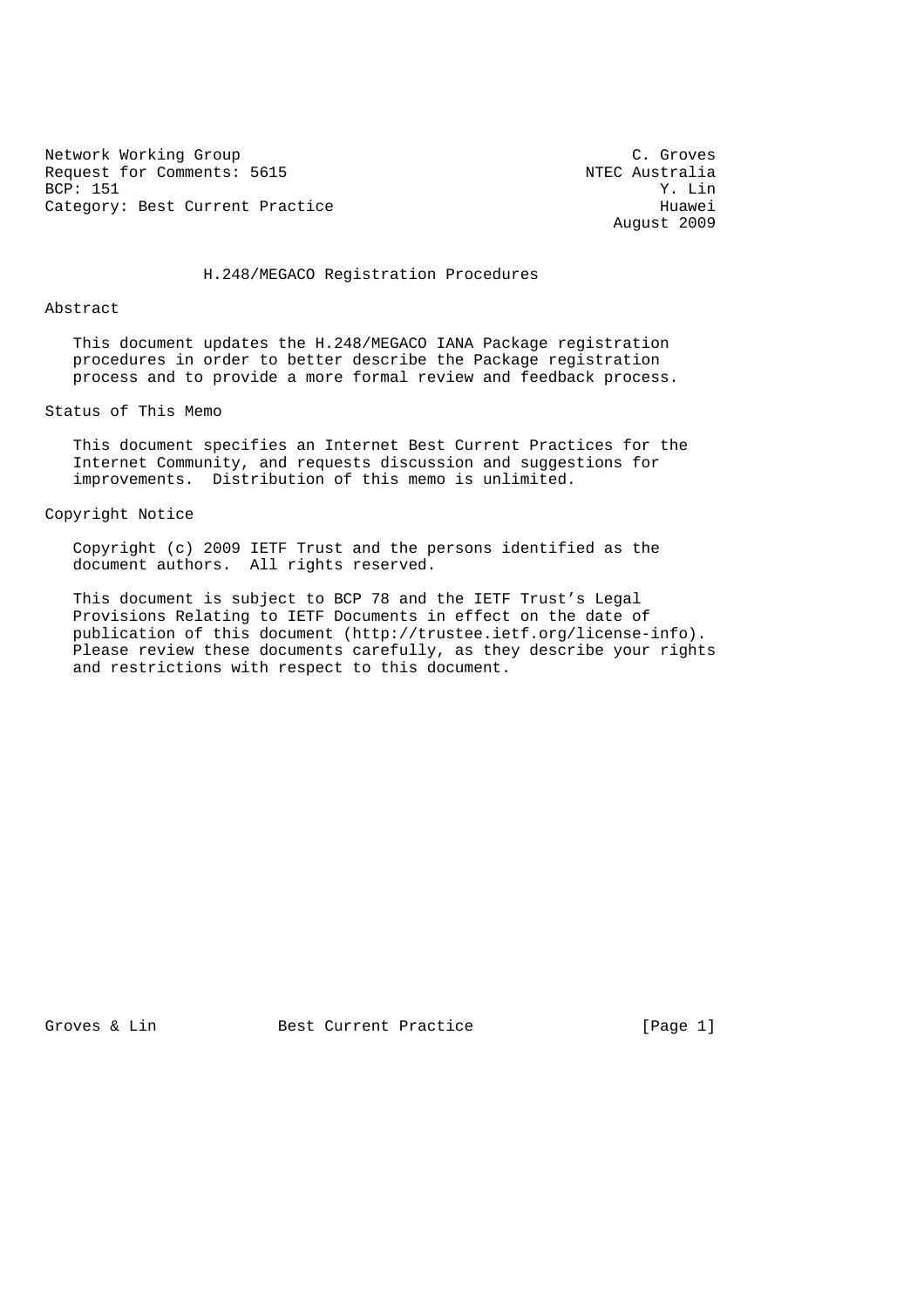## Table of Contents

|    | 2. Conventions Used in This Document 4             |
|----|----------------------------------------------------|
| 3. |                                                    |
| 4. |                                                    |
|    |                                                    |
|    | 5.1. Appointment of the IESG H.248/MEGACO Expert   |
|    |                                                    |
|    | 5.3. Error Code Registration Procedure 8           |
|    | 5.4. ServiceChange Reason Registration Procedure 9 |
|    | 5.5. Profile Name Registration Procedure 10        |
|    |                                                    |
|    | 6.1. New IANA Package Registration 11              |
|    | 6.2. IANA Error Code Registration 12               |
|    | 6.3. IANA ServiceChange Reason Registration 12     |
|    | 6.4. IANA Profile Name Registration 12             |
|    |                                                    |
|    |                                                    |
|    |                                                    |

### 1. Introduction

 Since the initial development of H.248/MEGACO, a number of organizations have made use of the H.248/MEGACO protocol Package mechanism in order to allow a certain function to be controlled by H.248/MEGACO. The H.248/MEGACO Package mechanism was introduced, in part, to allow organizations who had an in-depth knowledge in a particular functional area to independently produce a Package on this functionality. This acknowledged the fact that neither the IETF MEGACO Working Group nor the ITU-T Study Group 16 possessed in-depth knowledge in all areas. Whilst this approach has been successful in the number and range of Packages produced, in some cases these Packages were/are not fully aligned with H.248/MEGACO principles. Once a Package has been published and registered, it is problematic to rectify any issues.

 The introduction of problems/inconsistencies was caused, in part, by the fact that the Packages were not fully reviewed by H.248/MEGACO experts. In fact, the IANA H.248/MEGACO registration process did not actually specify that an in-depth review should take place.

 The current H.248/MEGACO Package registration process was defined when the ITU-T Study Group 16 and the IETF MEGACO Working Groups were both active in H.248/MEGACO standardization and produced nearly all the registered Packages. Packages were reviewed in the IETF MEGACO Working Group and the Working Group chair was the IESG-appointed

Groves & Lin Best Current Practice [Page 2]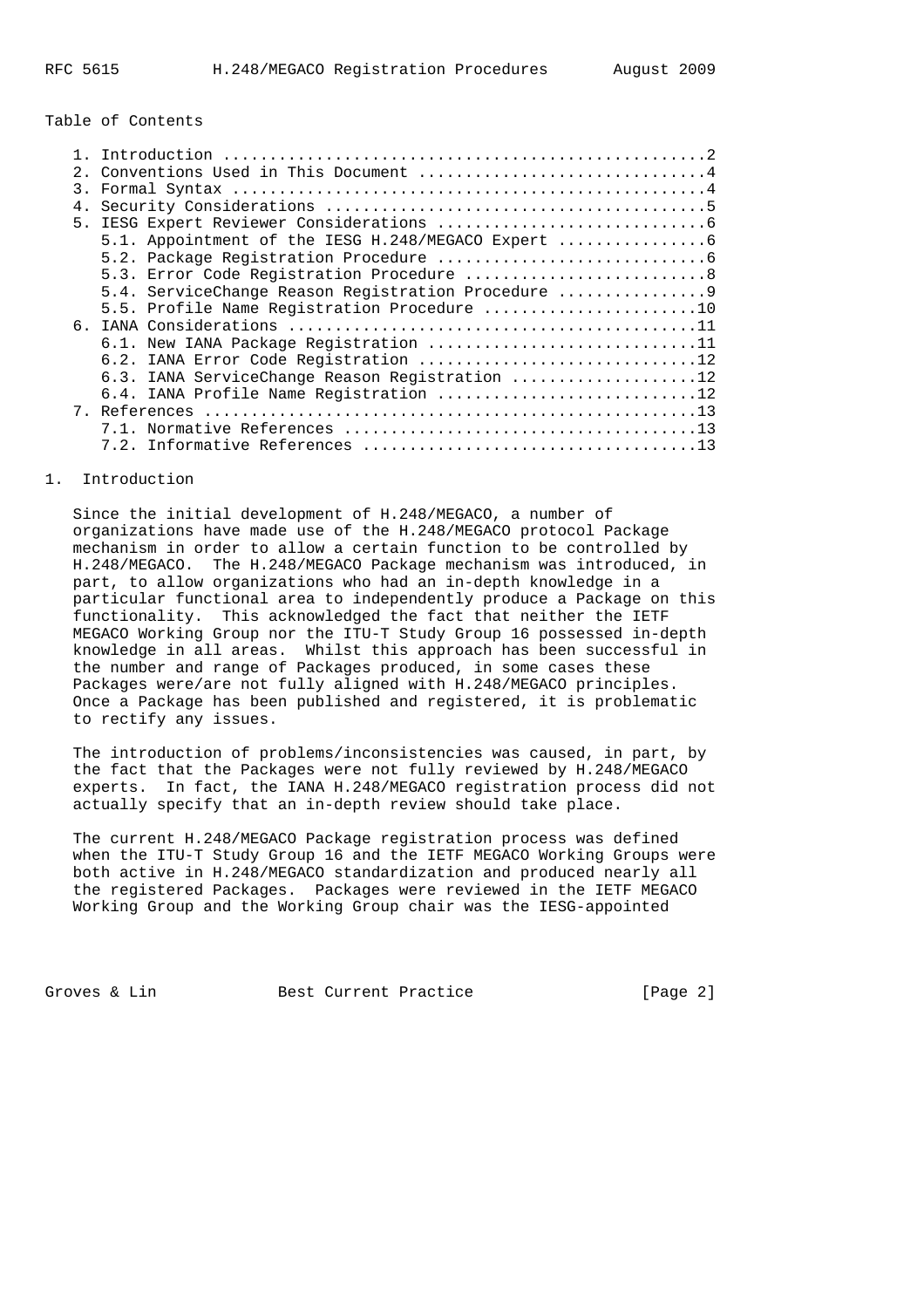expert in charge of the review of the requests for H.248 Package registration. This meant that H.248 Packages underwent an informal review before being registered. However, this has changed.

 The current situation is that now the IETF MEGACO Working Group is disbanded and new H.248/MEGACO development typically occurs through Question 3 of ITU-T Study Group 16 (notwithstanding email discussion on the IETF MEGACO mailing list). This move to ITU-T-defined Recommendations is discussed in [RFC5125].

 Given this situation, it is appropriate that the H.248/Package definition and IANA registration rules are updated to introduce a formal review step before the Package registration process is completed and, ideally, before the Package is published. This process will only be applicable to public Packages.

 As part of the Package development process, Package developers are encouraged to send their Package for review to the ITU-T Study Group Question Rapporteur responsible for the H.248 sub-series of Recommendations (ITU-T Question 3 of Study Group 16 at the time of writing). When registering the Package with IANA, Package developers are required to send a copy of the Package for review by the IESG appointed expert. It is recommended to register the Package before final approval by the group in question, in order to solicit feedback on the quality of their Package. Wherever possible, this review will be done in conjunction with other H.248/MEGACO experts (e.g., in ITU-T Q.3/16 and/or the MEGACO mailing list).

 The existing IANA Package registration process is a two-step process. When Packages are first registered, they receive the status of "In Progress (IP)". This allows Package developers to request a PackageID before the document is fully approved. When the document is approved, then a change of status to "Final" may be requested. The new procedure introduces the step that the IESG-appointed expert is consulted before a change of status is made. If the Package has been reviewed and is acceptable, then the status may be changed to "Final". However, if the Package has not been provided for review or has outstanding comments, then the status SHALL remain at "IP".

 The goal of the updated text is to define a process that provides a timely technical review of Packages to ensure that H.248/MEGACO Packages are of good quality and to minimize duplication.

 The "Error Code", "ServiceChange Reason", and "Profile Name" registration procedures have been included for completeness and to make explicit the role of the IESG reviewer. These procedures align

Groves & Lin Best Current Practice [Page 3]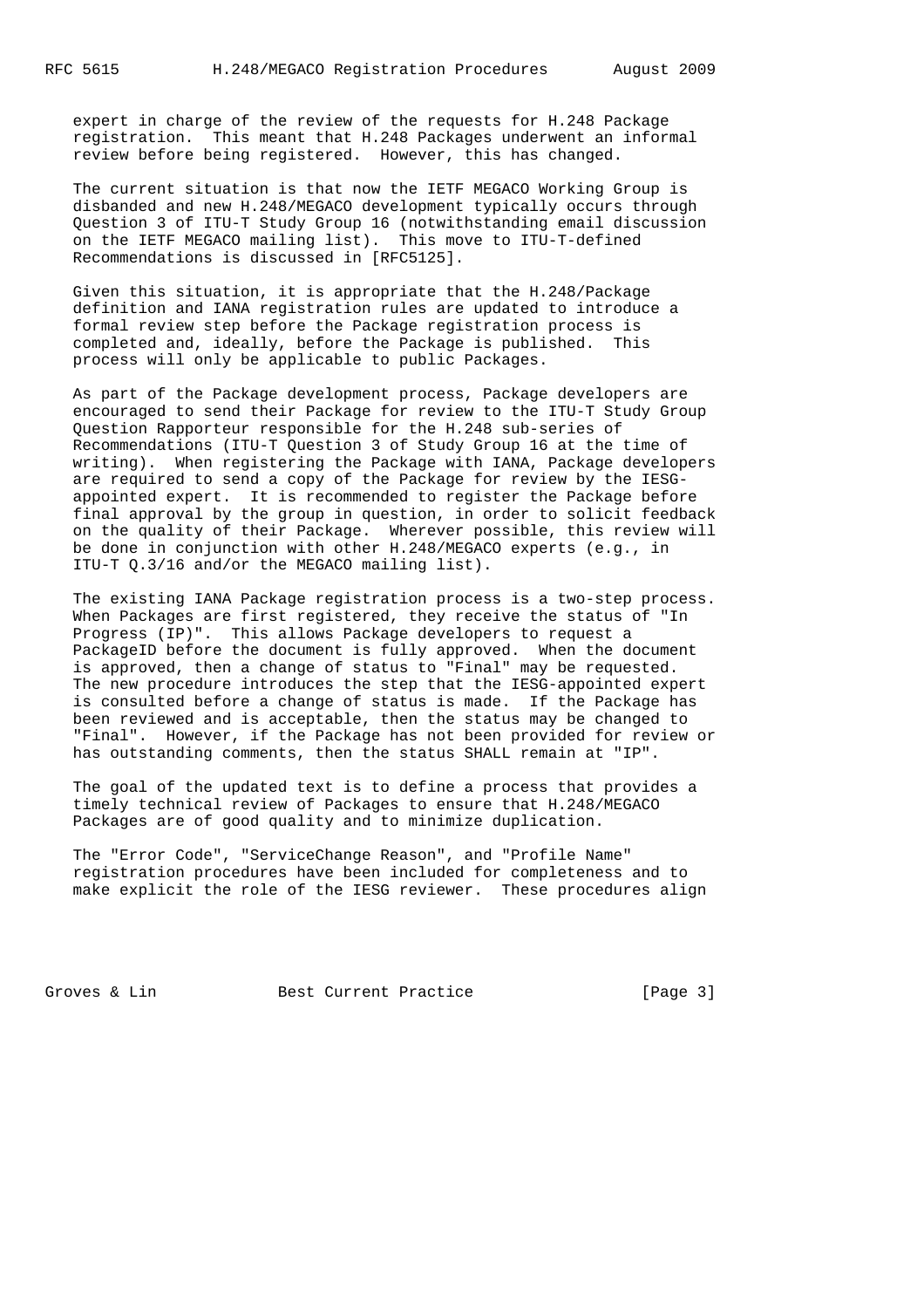with the considerations documented in [H248amm1] and with [RFC3525] (with the exception of Profile Names, which did not appear in the [RFC3525] version).

2. Conventions Used in This Document

 The key words "MUST", "MUST NOT", "REQUIRED", "SHALL", "SHALL NOT", "SHOULD", "SHOULD NOT", "RECOMMENDED", "MAY", and "OPTIONAL" in this document are to be interpreted as described in [RFC2119].

3. Formal Syntax

 The following syntax specification uses the Augmented Backus-Naur Form (BNF) as described in [RFC5234].

 Text-encoded PackageIDs shall conform to the "PackageName" encoding in H.248.1 [H248amm1] Annex B, which is repeated below for convenience:

 Copyright (c) 2009 IETF Trust and the persons identified as authors of the code. All rights reserved.

 Redistribution and use in source and binary forms, with or without modification, are permitted provided that the following conditions are met:

- Redistributions of source code must retain the above copyright notice, this list of conditions and the following disclaimer.
- Redistributions in binary form must reproduce the above copyright notice, this list of conditions and the following disclaimer in the documentation and/or other materials provided with the distribution.
- Neither the name of Internet Society, IETF or IETF Trust, nor the names of specific contributors, may be used to endorse or promote products derived from this software without specific prior written permission.

 THIS SOFTWARE IS PROVIDED BY THE COPYRIGHT HOLDERS AND CONTRIBUTORS 'AS IS' AND ANY EXPRESS OR IMPLIED WARRANTIES, INCLUDING, BUT NOT LIMITED TO, THE IMPLIED WARRANTIES OF MERCHANTABILITY AND FITNESS FOR A PARTICULAR PURPOSE ARE DISCLAIMED. IN NO EVENT SHALL THE COPYRIGHT OWNER OR CONTRIBUTORS BE LIABLE FOR ANY DIRECT, INDIRECT, INCIDENTAL, SPECIAL, EXEMPLARY, OR CONSEQUENTIAL DAMAGES (INCLUDING, BUT NOT LIMITED TO, PROCUREMENT OF SUBSTITUTE GOODS OR SERVICES; LOSS OF USE, DATA, OR PROFITS; OR BUSINESS INTERRUPTION) HOWEVER CAUSED AND ON ANY

Groves & Lin Best Current Practice [Page 4]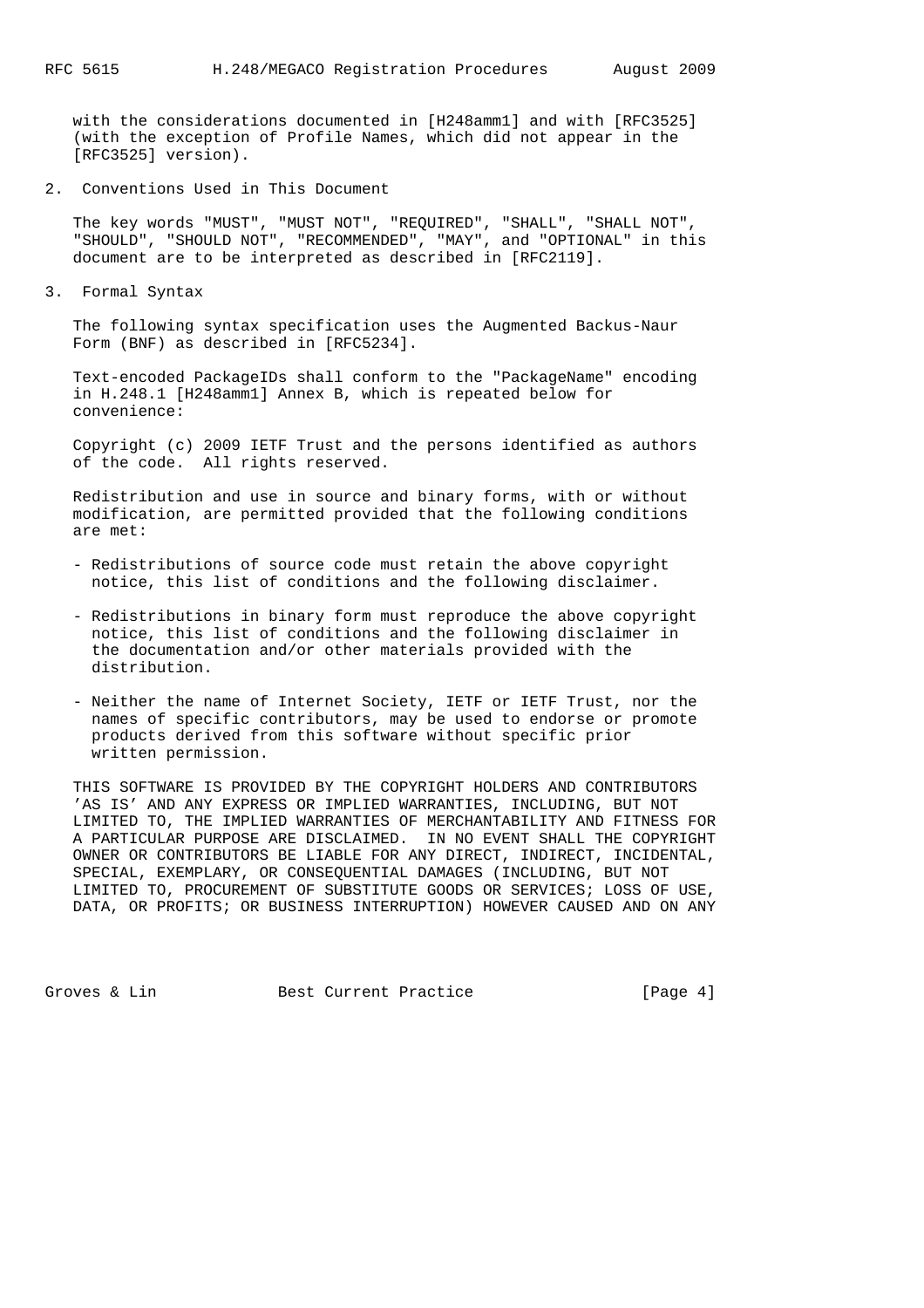THEORY OF LIABILITY, WHETHER IN CONTRACT, STRICT LIABILITY, OR TORT (INCLUDING NEGLIGENCE OR OTHERWISE) ARISING IN ANY WAY OUT OF THE USE OF THIS SOFTWARE, EVEN IF ADVISED OF THE POSSIBILITY OF SUCH DAMAGE.

PackageName = NAME

NAME = ALPHA  $*63(ALPHA / DIGIT / " "')$ 

 Note: A digit is not allowed as the first character of a Package name.

4. Security Considerations

 Updating the IANA H.248/MEGACO Package registration procedures has no additional security implications. Security for the H.248/MEGACO protocol over IP transports is discussed in H.248.1 Section 10 [H248amm1].

 As of this date, there have been no recorded security issues arising out of the registration or use of Packages. Whilst Packages may define extra procedures and code points, these are done within the framework of the core H.248.1 specification. It is not possible to update the H.248.1 core protocol through a Package specification. The use of the H.248.1 core protocol is agreed upon between a Media Gateway Controller (MGC) and a Media Gateway (MG). H.248 ServiceChange procedures establish a H.248 control association between the MGC and MG. To establish an association, there must be a level of trust between the MGC and MG. In the context of this control (and trust) association, the elements (properties/signals/events/statistics) from the Packages are conveyed between the MGC and MG. An MGC or MG will only act upon elements that it knows. If it does not understand a PackageID or Package element, then an error response is returned only in the context of the control association.

 If a malicious Package specification is implemented in an MGC or MG, it would be unlikely to cause problems. As H.248 is a master slave protocol, if the malicious Package was implemented in the MGC and not the MG, there would be no action because the MG would not understand the PackageID (and elements). If the malicious Package was implemented on the MG, there would be no effect because the MGC would never command the MG to use it. If the malicious Package was implemented in both the MGC and MG, then there's a wider, non-H.248 issue in that someone has managed to install software on both the MGC and the MG. It is highly unlikely for such a person to ask IANA for a PackageID when they could use any one they want.

Groves & Lin Best Current Practice [Page 5]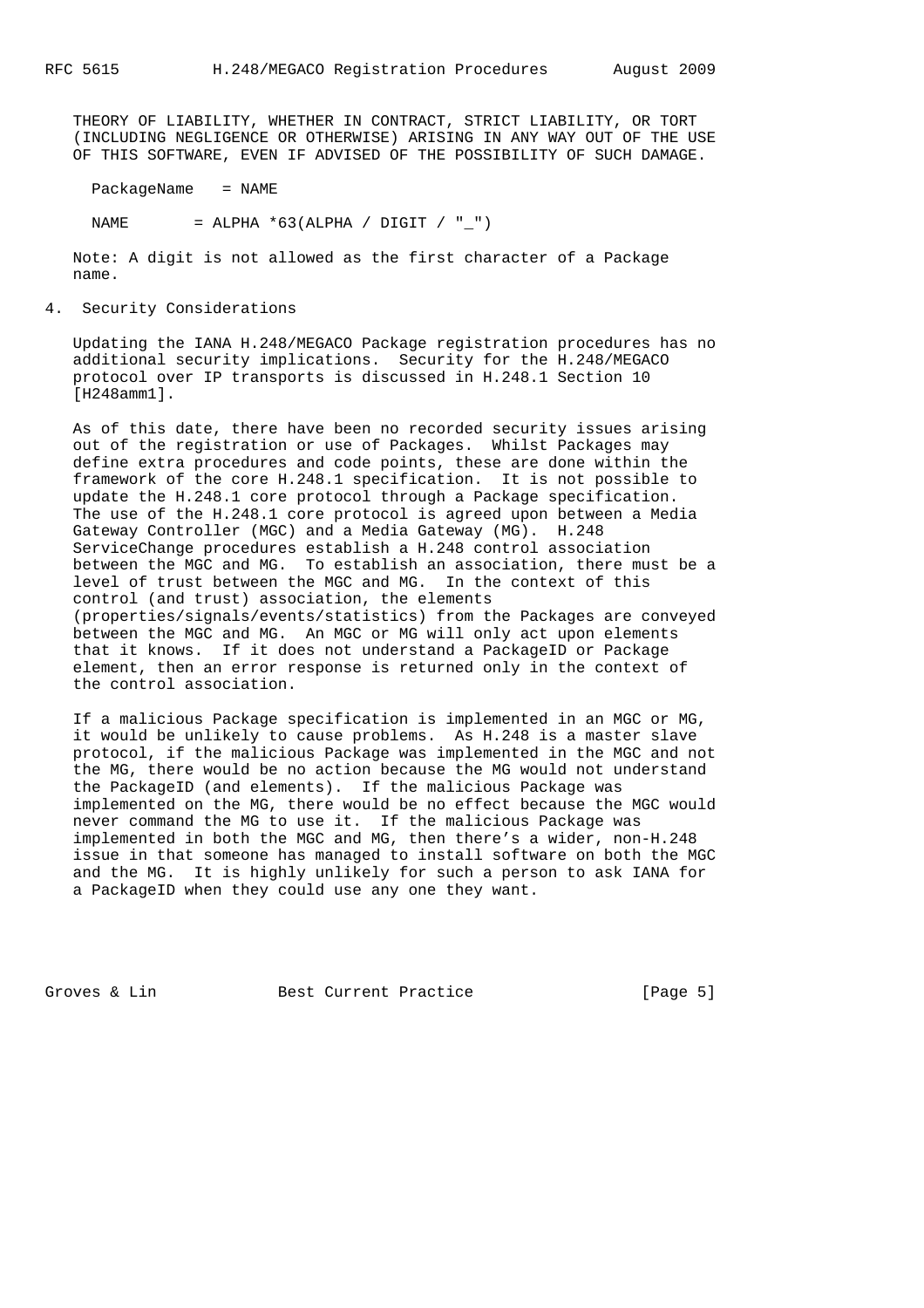Therefore, it is in this respect that updates to the IANA H.248/MEGACO Package registration procedures are deemed to have no additional security impacts.

 Requesters and the Expert Reviewer should ensure that the Package does not introduce any additional security issues. Requesters for public Packages for a particular standards development organization must be authorized by that organization to request a Package registration.

## 5. IESG Expert Reviewer Considerations

 For public registered Packages, Error Codes, ServiceChangeReasons, and Profile Names, review by an Expert Reviewer is required before IANA performs a registration. Private Packages do not require the same level of review. The sections below outline the considerations for Expert Review.

5.1. Appointment of the IESG H.248/MEGACO Expert

 The IESG shall remain responsible for allocating the H.248/MEGACO expert. It is recommended that this person be involved in ongoing H.248/MEGACO development. As such, it is recommended that identification of the IESG expert be done in consultation with the ITU-T Question/Study Group responsible for the H.248 sub-series of Recommendations (ITU-T  $Q.3/16$  at the time of writing).

5.2. Package Registration Procedure

 Package requesters are encouraged to review their work against H.248.1 Section 12 [H248amm1], "Package Definition", and are encouraged to use the "Package Definition Template" provided in H.248.1 Appendix II.

 The process for registering a public Package is deemed to be "specification required" as per [RFC5226]. As such, once the initial checks occur, Package requesters for public Packages under development shall send the Package text to IANA. They are also encouraged to send the package to the ITU-T Question/Study Group responsible for the H.248 sub-series of Recommendations (ITU-T Q.3/16 at the time of writing) for review. Updated contact information can be found in the latest version of the H.248 Sub-series Implementors' Guide. This should occur as soon as practicable after the rough draft of the definition is completed and at least before the Package is approved, in order to ensure the Package is consistent with H.248 methodologies and Package-design principles.

Groves & Lin Best Current Practice [Page 6]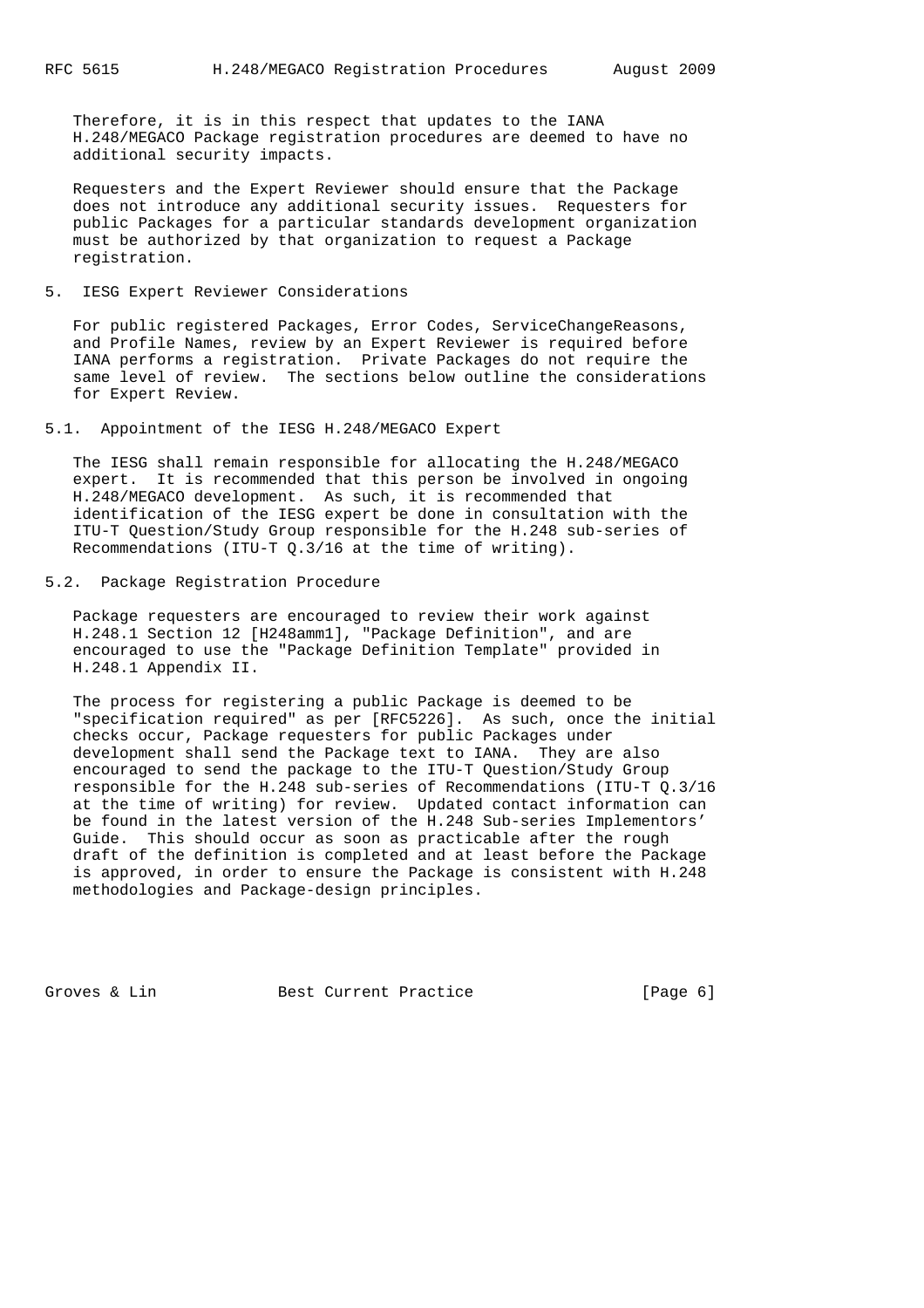In order to register private Packages, a specification is not required but is encouraged.

 Package requesters are encouraged to request registration as early as practicable in the design process, to reserve a binary ID. Binary IDs shall be published in the document defining the Package.

 Once the initial or final request for a Package registration is received by IANA, it will be forwarded to the IESG-appointed expert for review. During the review, the input Package and details will be compared to the Package template for completeness, as well as being compared against protocol syntax and procedures. It will be compared against existing work to see that it does not duplicate existing functionality. It will be reviewed to see that any potential security issues are addressed. The Expert Reviewer will then work towards a resolution of any issues with the Package requester. The IESG-appointed expert may complete the review in consultation with other H.248 experts (i.e., currently Question 3 of ITU-T Study Group 16 and via email to IETF MEGACO email list). If the Package is deemed suitable, the IESG-appointed expert shall issue a statement indicating approval, copied to IANA.

 The IESG Expert Reviewer will ensure the following considerations are met to register a Package with the IANA:

- 1) A unique string name, unique serial number and version number are registered for each Package. The string name is used as the PackageID for text encoding. The serial number is used as the PackageID for binary encoding. Public Packages MUST be given serial numbers in the range 0x0001 to 0x7fff. Private Packages MUST be given serial numbers in the range 0x8000 to 0xffff. Serial number 0 is reserved. The unique string name and unique serial number MAY either be requested by the Package requester or, if not requested, assigned by the IANA.
	- 2) The Package requester shall provide a contact name and an email and postal address for that contact. The contact information shall be updated by the defining organization as necessary.
	- 3) The public Package requester shall provide a reference to a document that describes the Package, which should be public:
		- a) The document shall specify the version of the Package that it describes.

Groves & Lin Best Current Practice [Page 7]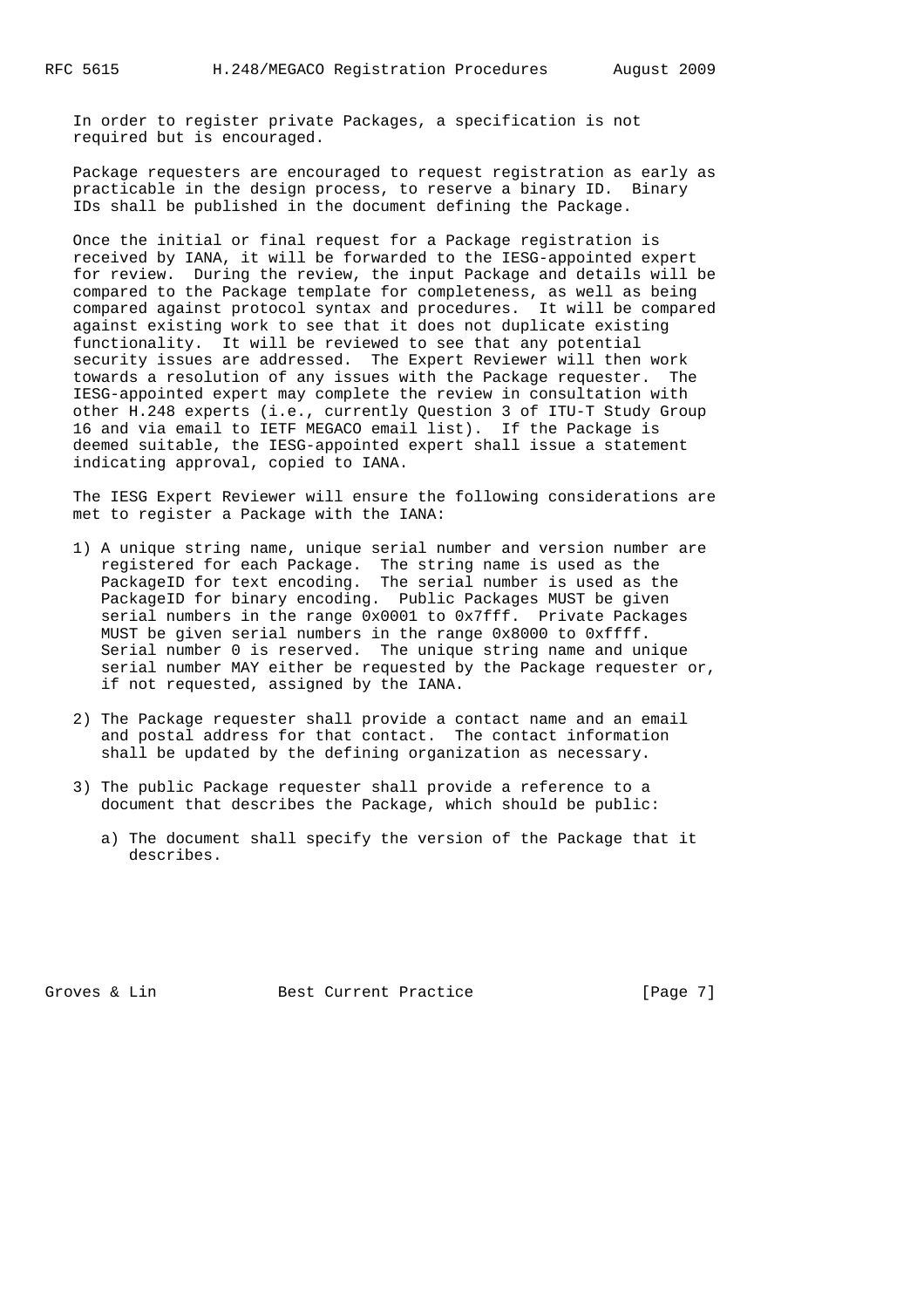- b) If the document is public, it should be located on a public web server and should have a stable URL. The site should provide a mechanism to provide comments and appropriate responses should be returned.
- c) If the document is not public, it must be made available for review by the IESG-appointed expert (without requiring a non disclosure agreement (NDA)) at the time of the application.

 Note: The document does not have to be publicly available at the time of the registration request; however, the document shall be provided and available for review by the IESG-appointed expert. Once approved by a standards body, the Package SHOULD be made publicly available, however the Package MAY remain not public.

 For private Packages, a contact email address for the Package registration shall be provided.

- 4) Packages registered by other than recognized standards bodies shall have a minimum Package name length of 8 characters.
- 5) Package names are allocated on a first-come, first-served basis if all other conditions are met.

 Status - "In Progress" indicates that the Package has not been fully reviewed and approved and, therefore, may contain errors or may not be consistent with H.248 principles. "Final" indicates that the Package has been reviewed and approved and is stable. New Packages shall be registered with a status of "IP". Once the Package has been finalized (i.e., approved according to the procedures of the Package requester's organization), they should contact IANA in order to update the status to "Final".

 Once the IESG-appointed expert has determined that the registration is appropriate, they will advise the IANA to register the Package.

 The IANA will assign a serial number to each Package meeting the conditions of registration (except for an update of an existing Package, which retains the serial number of the Package it is updating), in consecutive order of registration.

5.3. Error Code Registration Procedure

 Error Code requesters shall send a request to the IANA to register the Error Code. Documentation addressing the considerations below shall be provided (i.e., specification required as per [RFC5226]). The IANA shall then forward the request to the IESG-appointed expert for review.

Groves & Lin Best Current Practice [Page 8]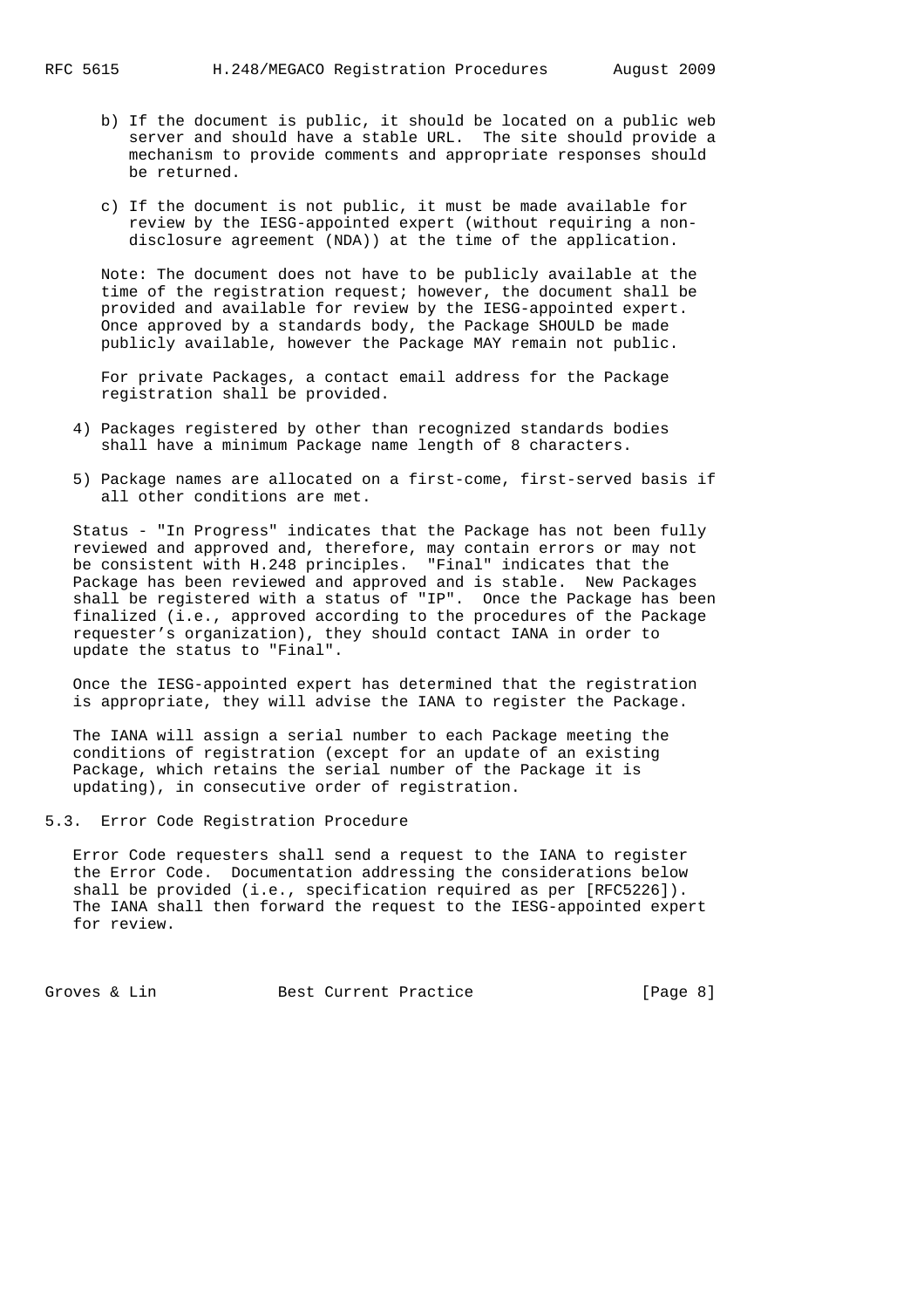The following considerations shall be met to register an Error Code with IANA:

- 1) An error number and a one-line (80-character maximum) string are registered for each error.
- 2) A complete description of the conditions under which the error is detected shall be included in a publicly available document. The description shall be sufficiently clear to differentiate the error from all other existing Error Codes.
- 3) The document should be available on a public web server and should have a stable URL.
- 4) Error numbers registered by recognized standards bodies shall have 3- or 4-character error numbers.
- 5) Error numbers registered by all other organizations or individuals shall have 4-character error numbers.
- 6) Only the organization or individual that originally defined it (or their successors or assigns) can modify an error-number definition. If the modification leads to a change in the Error Code number, Error Code name or error string, the Error Code modifier shall send a request to IANA to register the update. This request shall be treated as a new Error Code request, which will involve an Expert Review.

 Once the IESG-appointed expert has determined that the registration is appropriate, they will advise the IANA to register the Error Code.

5.4. ServiceChange Reason Registration Procedure

 ServiceChange Reason requesters shall send a request to the IANA to register the ServiceChange Reason. Documentation addressing the considerations below shall be provided (i.e., specification required as per [RFC5226]). The IANA shall then forward the request to the IESG-appointed expert for review.

 The following considerations shall be met to a register ServiceChange Reason with IANA:

 1) A reason number and a one-phrase (80-character maximum) unique string are registered for each reason.

Groves & Lin Best Current Practice [Page 9]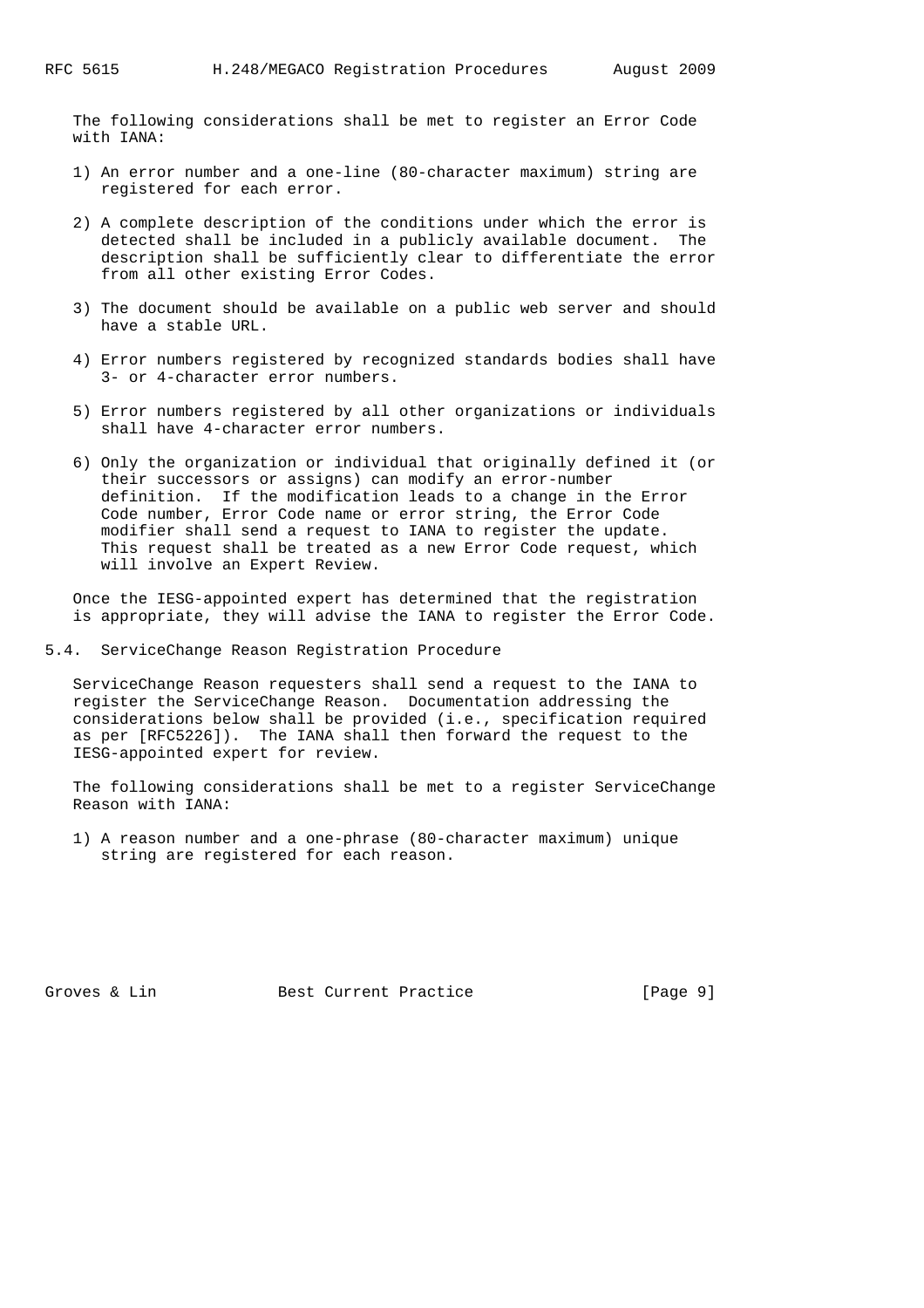- 2) A complete description of the conditions under which the reason is used shall be included in a publicly available document. The description shall be sufficiently clear to differentiate the reason from all other existing ServiceChange Reasons.
- 3) The document should be available on a public web server and should have a stable URL.

 Once the IESG-appointed expert has determined that the registration is appropriate, they will advise IANA to register the ServiceChange Reason.

5.5. Profile Name Registration Procedure

 Profile Name requesters shall send a request to the IANA to register the Profile Name. Documentation addressing the considerations below shall be provided. The IANA shall then forward the request to the IESG-appointed expert for review.

 The following considerations shall be met to register a profile with IANA:

- 1) A unique string name and version number (version may be omitted when the Profile Name contains a wildcard) is registered for each profile.
- 2) A contact name and email and postal address for that contact shall be specified. The contact information shall be updated by the defining organization as necessary.
- 3) Profiles registered by other than recognized standards bodies shall have a minimum Profile Name length of 6 characters.
- 4) Profile Names containing a wildcard "\*" on the end of their names shall be accepted if the first 6 characters are fully specified. It is assumed that the organization that was issued with the Profile Name will manage the namespace associated with the wildcard. IANA shall not issue other profiles names within "name\*" range.

 All Profile Names are first-come, first-served if all other conditions are met.

 Once the IESG-appointed expert has determined that the registration is appropriate, they will advise IANA to register the Profile Name.

Groves & Lin Best Current Practice [Page 10]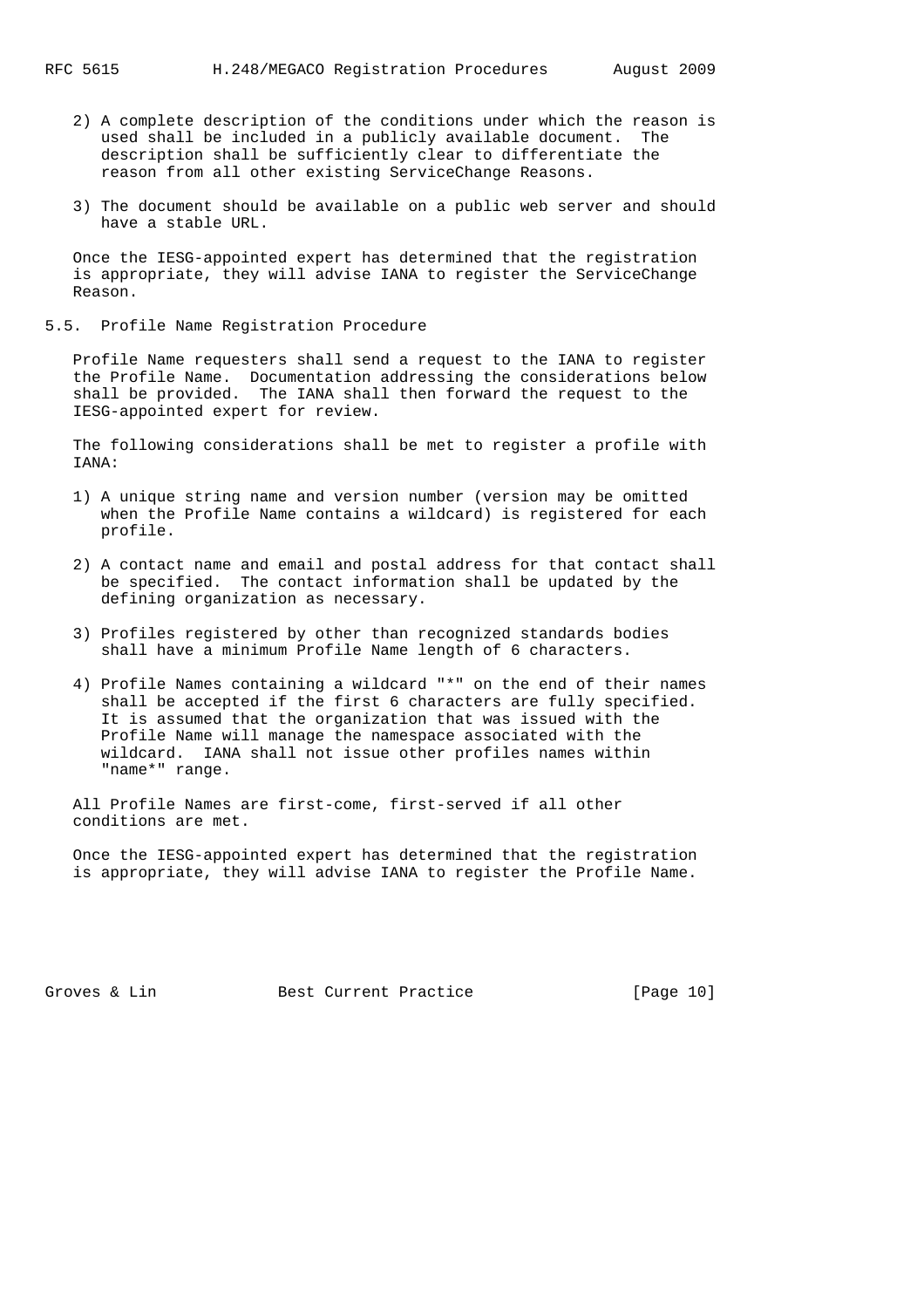# 6. IANA Considerations

 This document describes an updated Package registration procedure. [RFC5226] has been considered in making the updates. This document does not alter the tabular Package, Error Code, and ServiceChange Reason information in the H.248/MEGACO Packages registry.

 The "Error Code", "ServiceChange Reason", and "Profile Name" IANA considerations have been included for completeness. These considerations align with the considerations documented in H.248.1 [H248amm1] and with [RFC3525] (with the exception of Profile Names, which did not appear in the [RFC3525] version).

6.1. New IANA Package Registration

 On the request for an initial or final Package registration, the IANA shall forward the received information (i.e., the Package text (specification required as per [RFC5226])) to the IESG-appointed expert for review (see Section 5.2).

 After the review, when instructed by the IESG-appointed expert, the IANA shall register the following information in the "H.248/MEGACO Packages" registry as described below:

- 1. Serial Number (identity used for Binary Encoding, also known as Binary ID)
- 2. Text Name (identity used for Text Encoding, see Section 3 for the syntax)
- 3. Package version
- 4. Extension information Binary ID and Package version

5. Status\* - IP ("In Progress") or Final

6. Package name, Reference, and Contact information

 IANA will maintain the currency and public availability of the tabulation of public and private Packages. Packages will be listed in increasing order of serial number. The latest Package version will be entered, replacing the previous version in the registry.

Groves & Lin Best Current Practice [Page 11]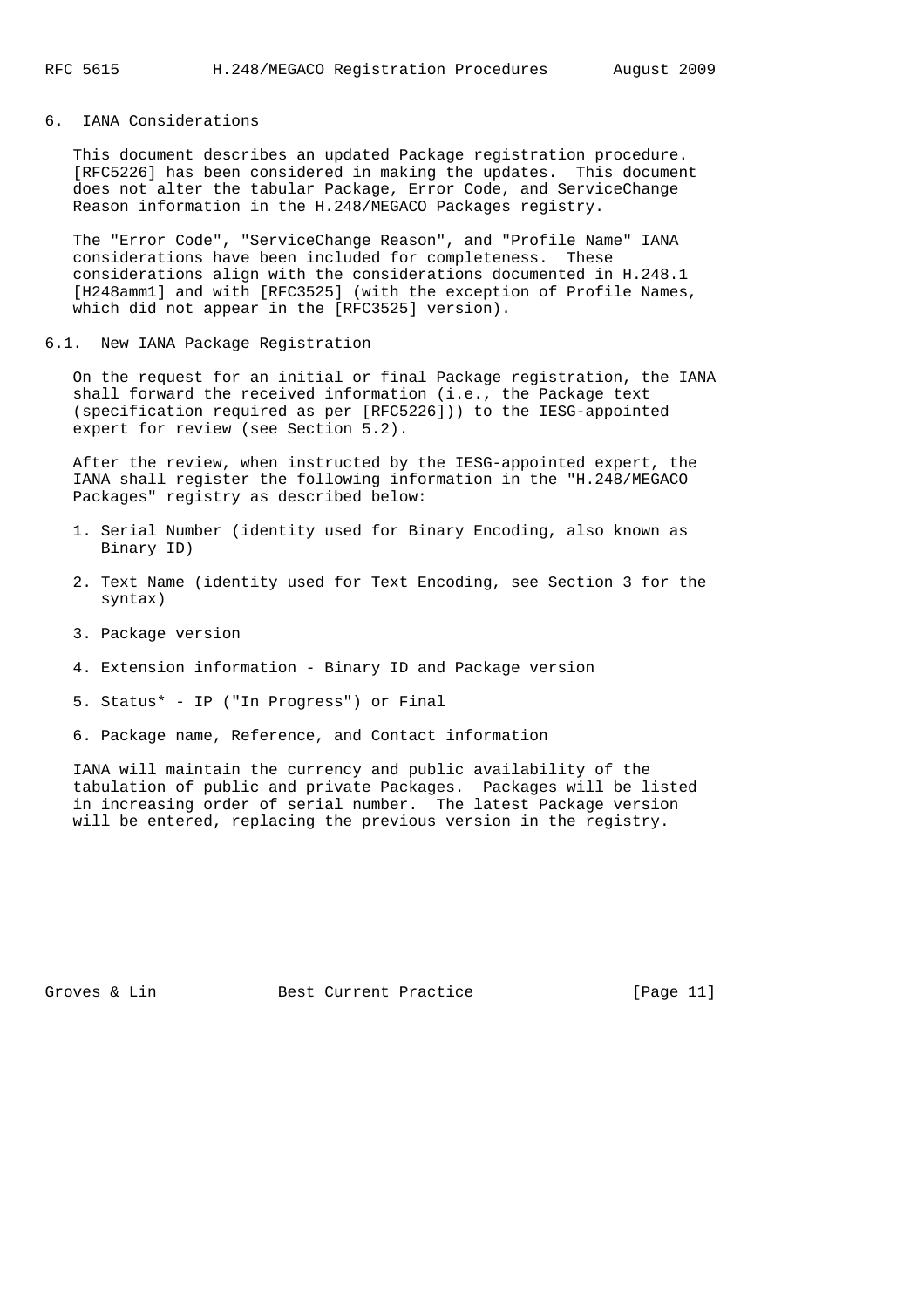6.2. IANA Error Code Registration

 On the request for an Error Code registration, the IANA shall forward the received information (i.e., the Error Code text and required specification) to the IESG-appointed expert for review (see Section 5.3).

 When instructed by the IESG-appointed expert, the IANA shall register the following information in the "H.248/MEGACO Packages" registry as described below:

1. Error Code Number

- 2. Error Code Text String
- 3. Reference
- 6.3. IANA ServiceChange Reason Registration

 On the request for a ServiceChange Reason registration, the IANA shall forward the received information (i.e., the ServiceChange Reason text and required specification) to the IESG-appointed expert for review (see Section 5.4).

 When instructed by the IESG-appointed expert, the IANA shall register the following information in the "H.248/MEGACO Packages" registry as described below:

- 1. ServiceChange Reason Number
- 2. ServiceChange Reason Text String
- 3. Reference
- 6.4. IANA Profile Name Registration

 On the request for a Profile Name registration, the IANA shall forward received information to the IESG-appointed expert for review (see Section 5.5).

 When instructed by the IESG-appointed expert, the IANA shall register the following information in the "H.248/MEGACO Packages" registry as described below:

Groves & Lin Best Current Practice [Page 12]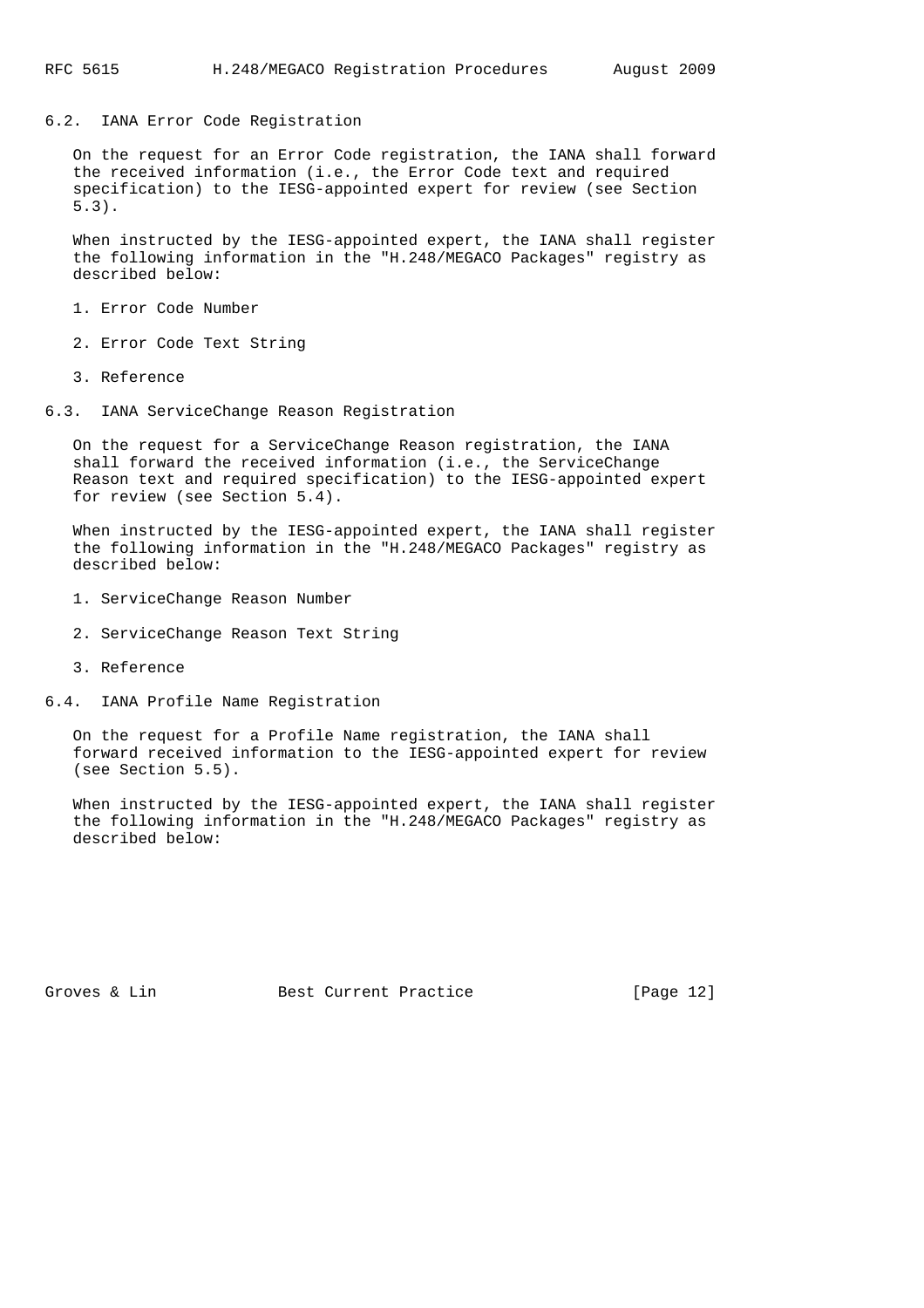- 1. Profile Name
- 2. Version
- 3. Reference/Contact
- 7. References
- 7.1. Normative References
	- [RFC2119] Bradner, S., "Key words for use in RFCs to Indicate Requirement Levels", BCP 14, RFC 2119, March 1997.
	- [RFC5234] Crocker, D., Ed., and P. Overell, "Augmented BNF for Syntax Specifications: ABNF", STD 68, RFC 5234, January 2008.
	- [H248amm1] International Telecommunication Union, "Gateway control protocol: Version 3", Amendment 1 to ITU-T Recommendation H.248.1, April 2008.
- 7.2. Informative References
	- [RFC3525] Groves, C., Ed., Pantaleo, M., Ed., Anderson, T., Ed., and T. Taylor, Ed., "Gateway Control Protocol Version 1", RFC 3525, June 2003.
	- [RFC5125] Taylor, T., "Reclassification of RFC 3525 to Historic", RFC 5125, February 2008.
	- [RFC5226] Narten, T. and H. Alvestrand, "Guidelines for Writing an IANA Considerations Section in RFCs", BCP 26, RFC 5226, May 2008.

Groves & Lin Best Current Practice [Page 13]